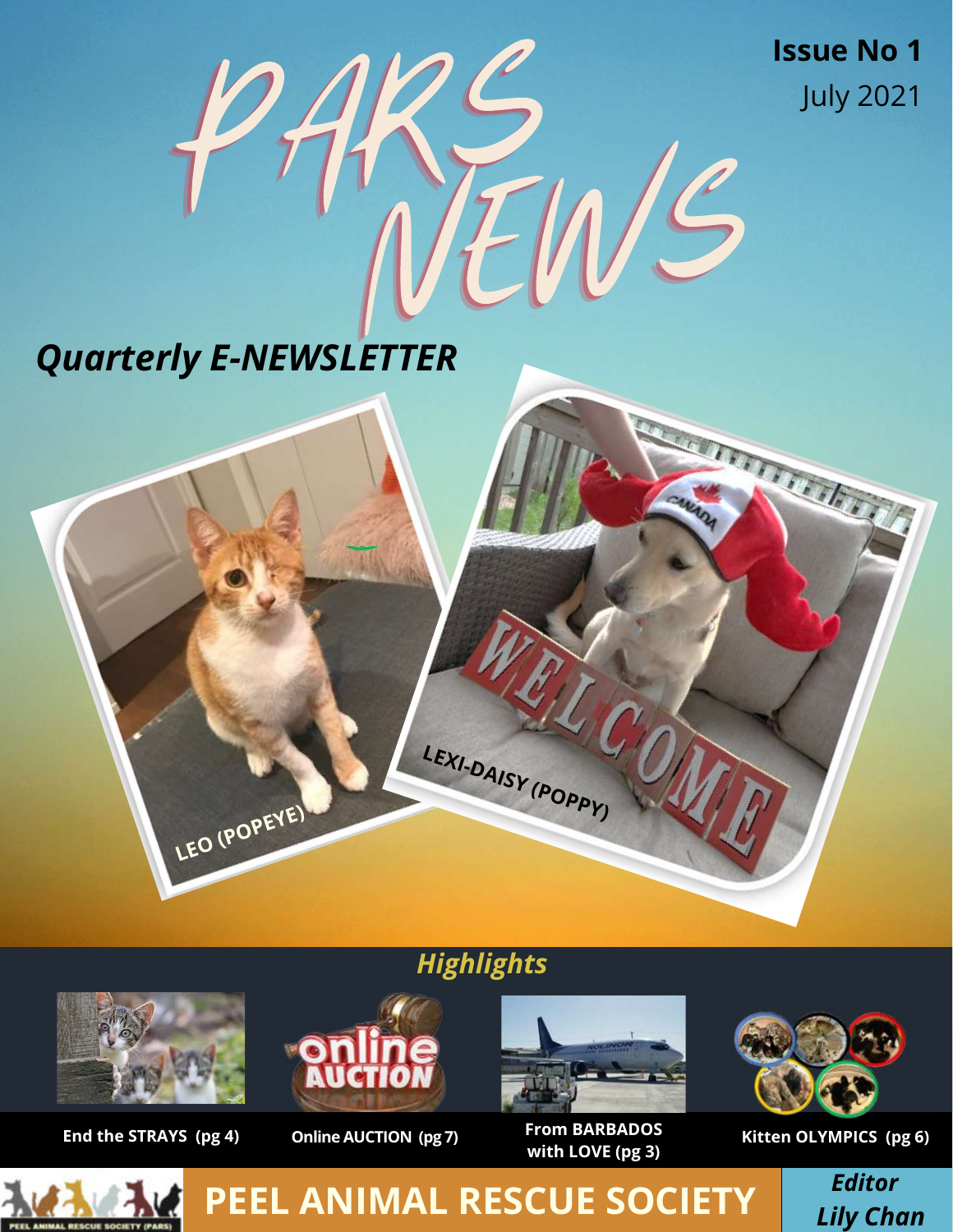## PRESIDENT'S MESSAGE



#### **Dear Friends:**

This is the first issue of "PARS NEWS", the quarterly email newsletter of Peel Animal Rescue Society. We hope our supporters and the public can learn more about our animal rescue work, our "success stories" and the **upcoming events through this newsletter.**

Due to COVID19, 2021 has not been an easy year for almost every group. We have been running with very limited resources. Donations have dropped and until recently, we were not able to place cats at our several Cat Adoption locations. Where there's a WILL, there's a WAY. We made up the shortage of donations by raising funds via platforms such as GOFUNDME and, thanks to our generous supporters, our goal was reached! Despite **city restrictions, our adoption rate has not dropped. We have organised several Cat Adoption Weekends by making appointments with applicants beforehand and this proved to be successful. Most importantly our excellent Team of Volunteers is as hardworking as ever!**

Although PARS has just been in operation for less than 2 years and runs without a shelter or paid staff, for the past 1.5 years, we have already rescued several hundreds of homeless cats and dogs. We are also becoming **famous! PARS was recently featured in the July issue of "NEIGHBOURS", a Community Magazine. Our Rescue of 36 animals from Barbados on May 29 was highlighted - 'LOVE HAS NO BOUNDARIES." Just click the Magazine cover to read it.**

With the launch of our newsletter, we will be hosting an ONLINE AUCTION for fundraising. The event will start on July 20 and end on August 31, 2021. There will be over 60 items for the auction and pictures of some of them can **be seen on page 7. Your bidding means more funds raised for our rescue animals.**

**I would like to take this opportunity to thank our Foster Parents, Volunteers, and Donors. Without your contribution, we would not be able to save as many cats and dogs as we would like.**

**Lily Chan, President**

## **STATISTICS**

#### **Jan to June 2021**

No. of Cats Rescued : 122 No. of Cats Adopted: 90



|  |  | No. of Dogs Rescued: 43 |  |
|--|--|-------------------------|--|
|--|--|-------------------------|--|

No. of Dogs Adopted: 38



Love Has No Boundaries at the Poel Animal Rescue Society 髁

## *INSIDE*

- **Page 2 President's Message Statistics Rescue Journal**
- **Page 3 From BARBADOS with LOVE**
- **Page 4 End the STRAYS**
- **Page 5 From HOMELESS to HOME**
- **Page 6 Kitten OLYMPICS Shadow Cats**
- **Page 7 Online AUCTION**

**Page 8 Donations/Thank you**

## RESCUE JOURNAL

### LEGACY OF THE DAUGHTER

Percy's owner called PARS and wanted to surrender their 5 year cat. Percy had not been relieving and he was diagnosed with stones issues. A surgery was needed but as an elderly couple, they could not afford \$2k, the costs they were quoted by their own vet. They had to put him down or give him up to the pound or a rescue group. Although the cost was also a big sum for our tight budget, we could not let a young life go because of money.



We took Percy in and arranged for the surgery. Percy recovered and was ready to be discharged. During another conversation it was found out that Percy was the cat of the couple's daughter who passed on a year ago due to cancer. It was then that they started taking care of Percy even though they already had 2 cats of their own. That explained the strong emotions shown when Percy was surrendered. After knowing the sad situation, we decided to let Percy go back to his family as Percy is their daughter's baby, her legacy. We let the couple adopt back Percy and they were willing to a big portion of the vet costs which they could afford (as PARS has reduced rates). It was a WIN-WIN-WIN situation.! Percy could stay with his family, his owners could keep the legacy of their beloved daughter, and PARS was happy to save a precious life.

#### "Words cannot be found to express our deepest gratitude for what you did for us."

While we cannot do this all the time, we should assist pet owners who are facing temporary hardships with their pets and provide support to them if possible. Most pet owners would agree that the human-animal bond is irreplaceable!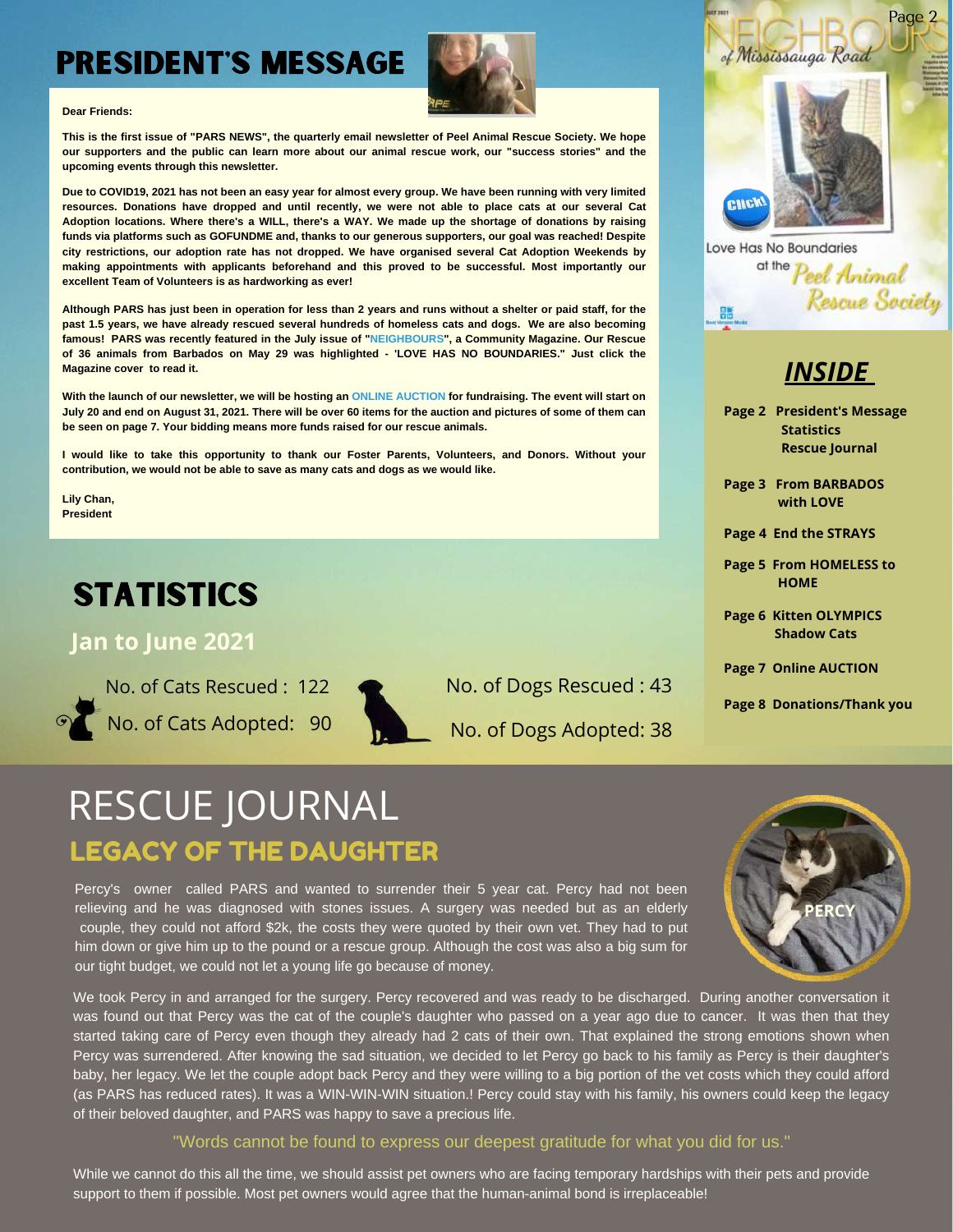## FROM BARBADOS WITH LOVE



## *Biggest Rescue*

May 29, 2021 was a very Important day for PARS and many Homeless Dogs and Cats. We had our Biggest Rescue 'in history'! PARS is proud to be a part of of the BARBADOS REFUGGEE Project. It is a "Freedom Flight' for many dogs and cats out of Barbados Shelters (who are overflowing with animals) into Canada so that they can find HOMES here. PARS was one of the 10 Rescue Groups participating in this Project and we were committed to taking in 22 Dogs and 14 Cats. A total of 216 Dogs and 14 Cats boarded on a Charter Flight in Barbados for the 5+hour Journey to Canada.

Finding Foster/Adoptive homes for 36 animals in a few weeks was a huge project but we did it before they arrived and we took in 22 Dogs and 14 Cats. Our volunteers were at the Terminal Cargo Building several hours beforehand to pick up the 36 animals and then dispatched them to their Adopters or Foster Parents. Due to the number of dogs, a truck was rented for this purpose. Adoptive homes had been lined up for most of the dogs and cats while some were placed in Foster Homes. All of them had a HOME to go to upon landing in Canada!

We would like to THANK those who donated towards our GOFUNDME for raising funds for the Flight Costs of \$12,500 for these precious souls. **SPECIAL THANKS to MARTIN KINAL who helped us reach our GOAL of GOFUNDME with his generous donation of \$4,500.** Big Thanks also to GLOBAL PET FOODS (8255 Financial Drive Brampton) and DOGTOPIA Lionhead (8265 Financial Drive Brampton) for letting us use their Store for dispatch of the animals.

**More updates and pictures of the rescue can be viewed at our [Facebook](https://www.facebook.com/peelanimalrescuesociety) page.**



## DOG STUFF



### **IT DOESN'T HAPPEN OVERNIGHT** *The 3-3-3 RULE for Rescue Dogs*

**Many rescue orshelter dogs are returned a few days or even a few weeks after adoption due to behaviour issues. If Adopters are educated about the 3-3-3 Rule regarding Adjustment Period needed, the chance of the dog being returned will be much reduced.**

**3-3-3 means "3 DAYS, 3 WEEKS & 3 MONTHS". The table on the left describes the emotions and behaviour in each period.**

**In fact, this rule applies generally to Cats too.**

**This is a general guideline. Every dog is unique and their adjsutment period will be different.**

#### **GIVE THEM A CHANCE**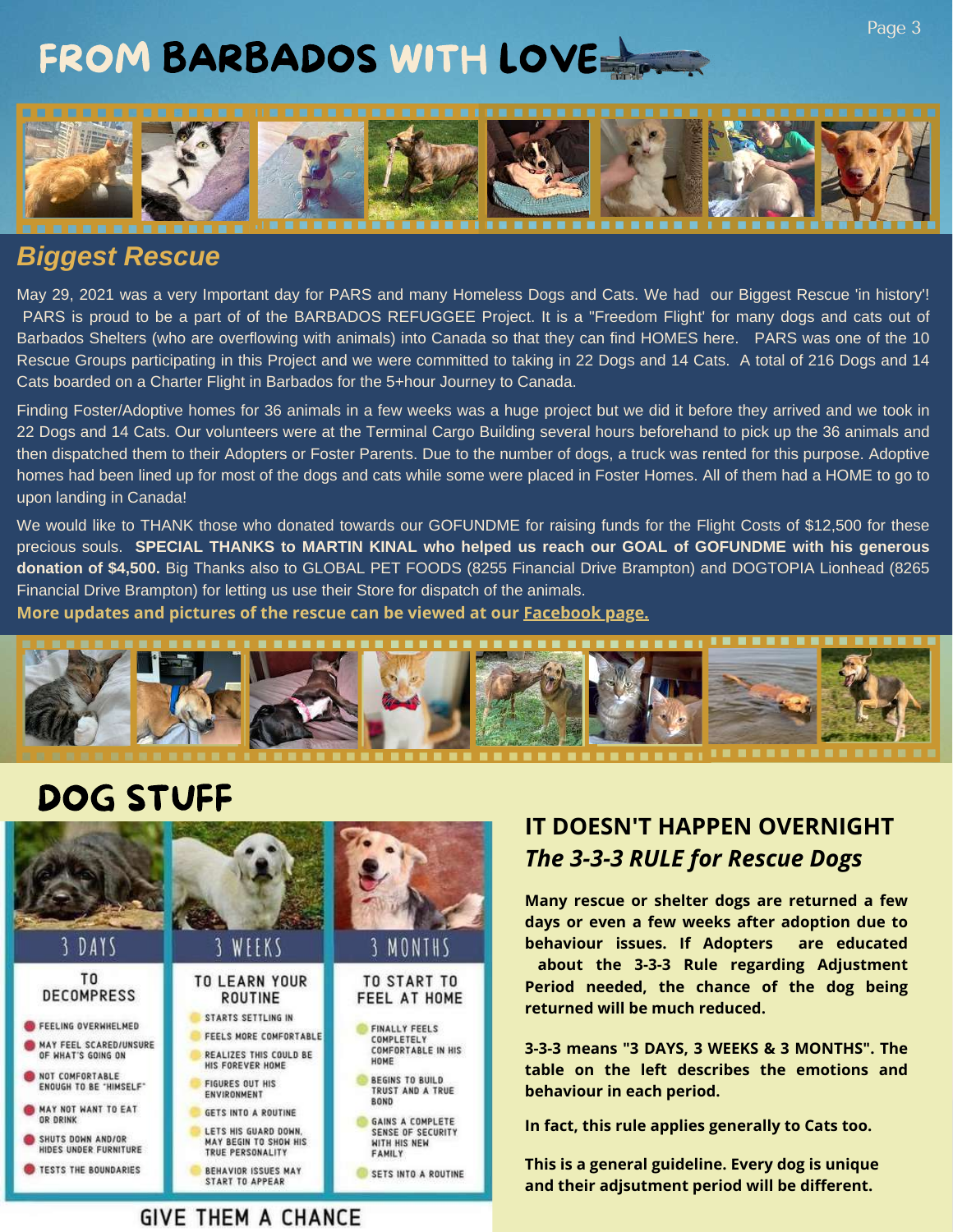## *END THE STRAYS* **1+ 1 = 420,000**

**The MISSION of PARS is: TO RESCUE AS MANY HOMELESS CATS AND DOGS AS POSSIBLE & TO PARTCIPATE IN THE TNR (TRAP, NEUTER & REUTRN PROGRAM) TO REDUCE THE OVERPOPULATION OF STRAY CATS IN THE CITY.**

We believe we are accomplishing our mission. Everyday, 7 days a week, our wonderful Team of Cat Volunteers is working hard to save those strays that are reported. The foremost job is the trapping of these strays as it would almost be impossible to just catch them. This involves going to the location, talking to the people there, setting up the trap, monitoring of the trap (sometimes the neighbours would help), and then picking up the cat after trapping. The trapped cat(s) are then taken to the vet for Check Up, Vaccines, Neuter/Spay & Microchipping (age/health permitting). Afterwards **we have to find them foster homes as most are not adoptable yet till they are soialised.**

Since our inception, PARS has rescued over 400 cats the past 1.5 years. When we take in one stray, we are not just saving one cat, we are saving many more. By neutering or spaying them, we are preventing future births of homeless kittens. **1 unspayed female and 1 unneutered male and their offspring can reproduce 420,000 descendants in 7 years!**

#### **1+1 = 420,000**

Just for the last few months we have trapped many Pregnant Cats, Mom cats with Kittens and Kittens on their own. PARS is **doing our part in contributing to the community to help END THE STRAYS. Please SUPPORT our MISSION.**



## HELP THEM BECOME "ADOPTABLE"

What's

**are scared cats who are usually born outdoors and had little or no interaction with humans. We call them SHADOW CATS because for a long time, that may be all you will see — their shadows. They are timid and will flee when you approach. They are not "instant pets" … [but one day, they may become your friend. They are usually not vicious, just very timid around people](https://www.peelanimalrescuesociety.com/foster-a-pet) and need TIME & PATIENCE. SHADOW CATS**

**[PARS have taken in hundreds of stray cats/kittens and the number of SHADOW CATS in our care](https://www.peelanimalrescuesociety.com/foster-a-pet) keeps increasing. These SHADOW CATS are deemed unadoptable until they are socialised. While we have the TNR (Trap, Neuter & Return) program, there are some cats that just cannot be returned back to their original location for various reasons.**

**These scared cats should be placed in a foster home for socialization. Sadly, not many people want to [foster shadow cats as they cannot be pet, cuddled or even touched. As a result, many of them have to](https://www.peelanimalrescuesociety.com/foster-a-pet) stay in our cat enclosures for months, some even for close to a year. Most shadow cats are used to being with cats[.](https://www.peelanimalrescuesociety.com/foster-a-pet) [If](https://www.peelanimalrescuesociety.com/foster-a-pet) [you have a friendly or social cat, then you can foster a Shadow cat. Your cat can](https://www.peelanimalrescuesociety.com/foster-a-pet) help the Shadow Cat develop its social skills and build confidence.**

**[Please OPEN YOUR HEART & HOME to a SHADOW CAT. Please dowload the Foster Form](https://www.peelanimalrescuesociety.com/foster-a-pet)** :

**[www.peelanimalrescuesociety.com](https://www.peelanimalrescuesociety.com/foster-a-pet)**

**Please email [PARS](mailto:info@peelanimalrescuesociety.com) after completion.**

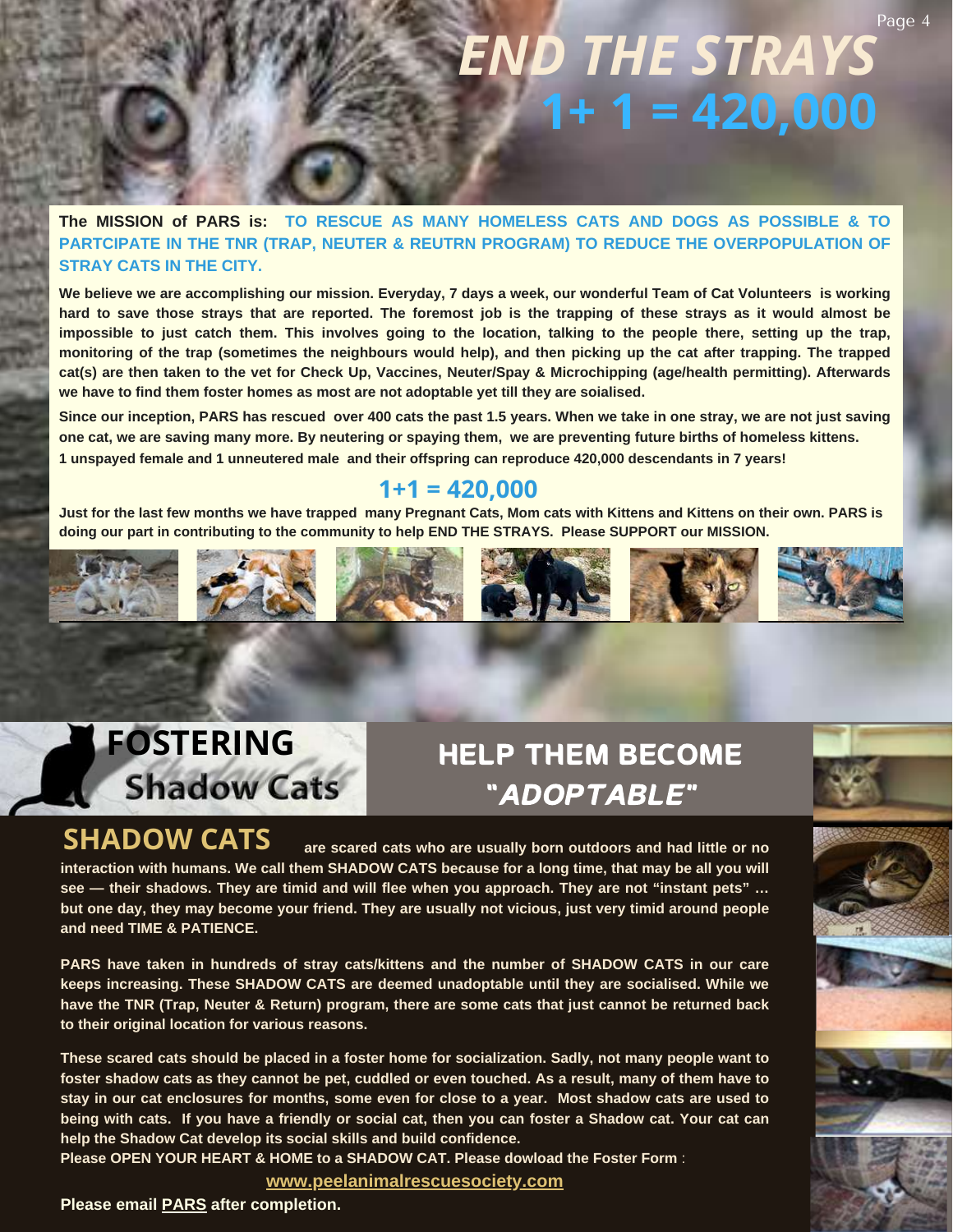# FROM HOMELESS TO HOME



## SOME OF OUR ADOPTED PETS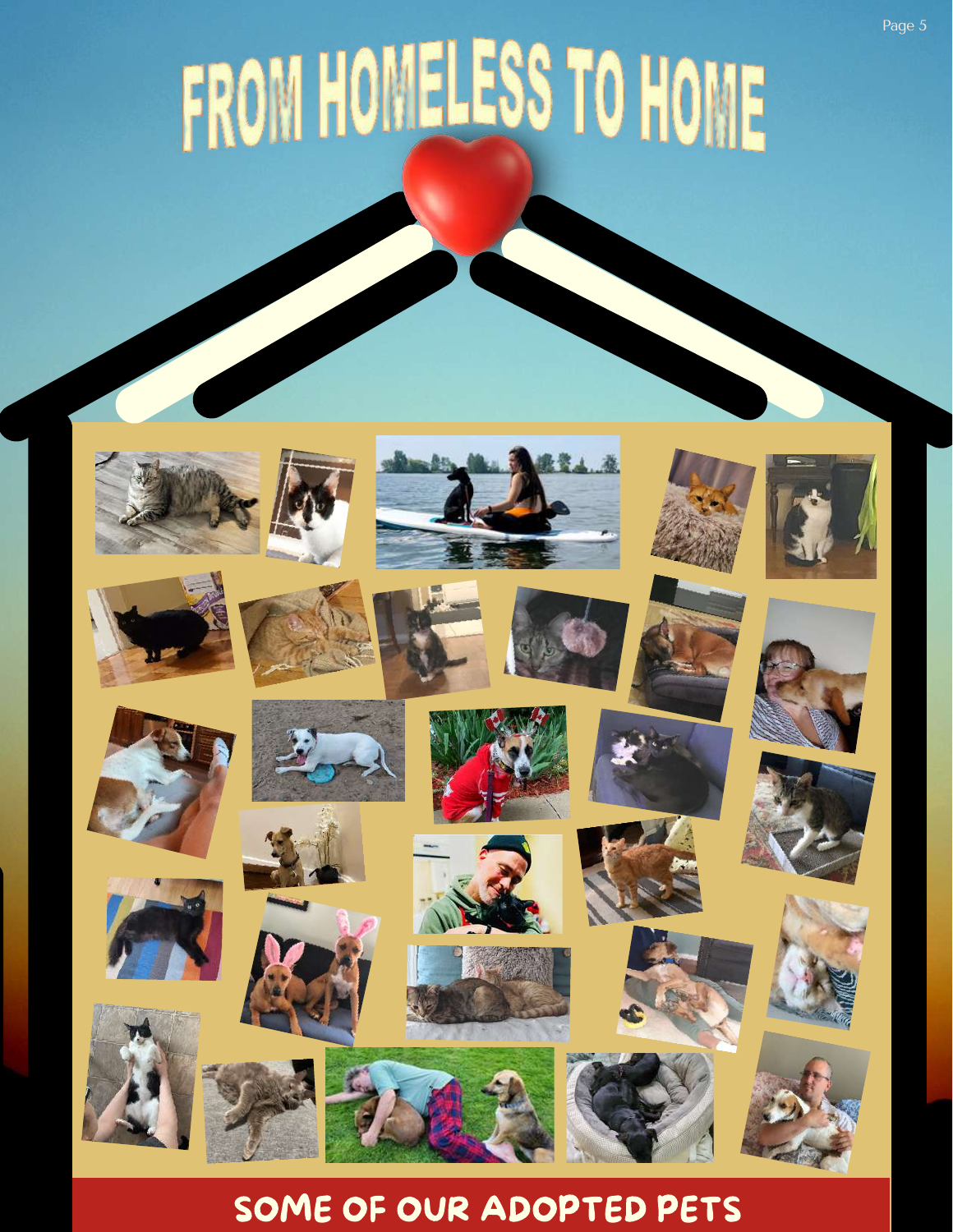# KITTEN OLYMPICS!



**WE HAVE LOTS OF KITTENS! For the past few months (Kitten Season) PARS has trapped many pregnant cats, mom cats with kittens and Kittens on their own. They were reported seen in varous locations of the Peel Region. Many will be ready for adoption soon when they are about 8 weeks old. They will be competing in the KITTEN OLYMPICS for for "BEING THE FIRST ONE TO BE ADOPTED!" We will have a couple of Adoption Weekends in August & September. If you are interested** in adopting one, please download the Application Form from our website:

**[www.peelanimalrescuesociety.com/adopt-a-cat](https://www.peelanimalrescuesociety.com/adopt-a-cat)**

**complete and email [PARS.](mailto:info@peelanimalrescuesociety.com) We will then make an appointment for a "MEET & GREET" if the application is approved.**

| <b>SP CAT ADOPTION LOCATIONS</b>                                                                                               |                                                              |
|--------------------------------------------------------------------------------------------------------------------------------|--------------------------------------------------------------|
| <b>WARNING:</b>                                                                                                                |                                                              |
| <b>CUTE CATS LIVE HERE!</b><br><b>MISSISSAUGA</b>                                                                              |                                                              |
| Pet Valu, Dundas Mavis<br>Pet Valu, Lakeshore/Hwy 10<br>Pet Valu, Dixie/Rathburn<br>Dundas East Animal Hospital, Dundas Tomken | 905 306 0909<br>905 274 8774<br>905 896 0238<br>904 803 8400 |
| <b>BRAMPTON</b><br>Global Pet Foods, Mississauga Rd/Financial Dr<br>Pet Valu, 410/Hwy 7                                        | 905 451 3214<br>905 458 0915                                 |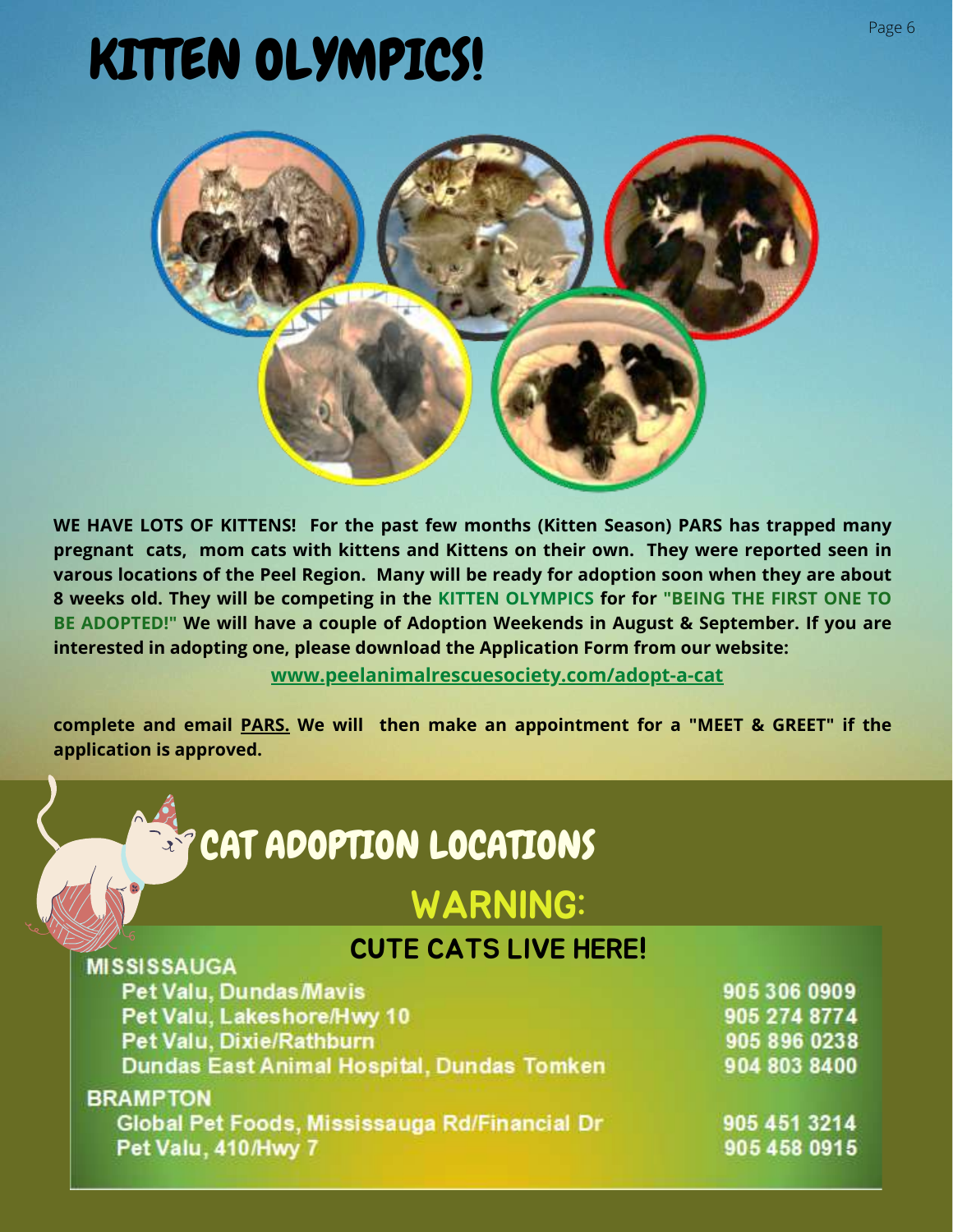